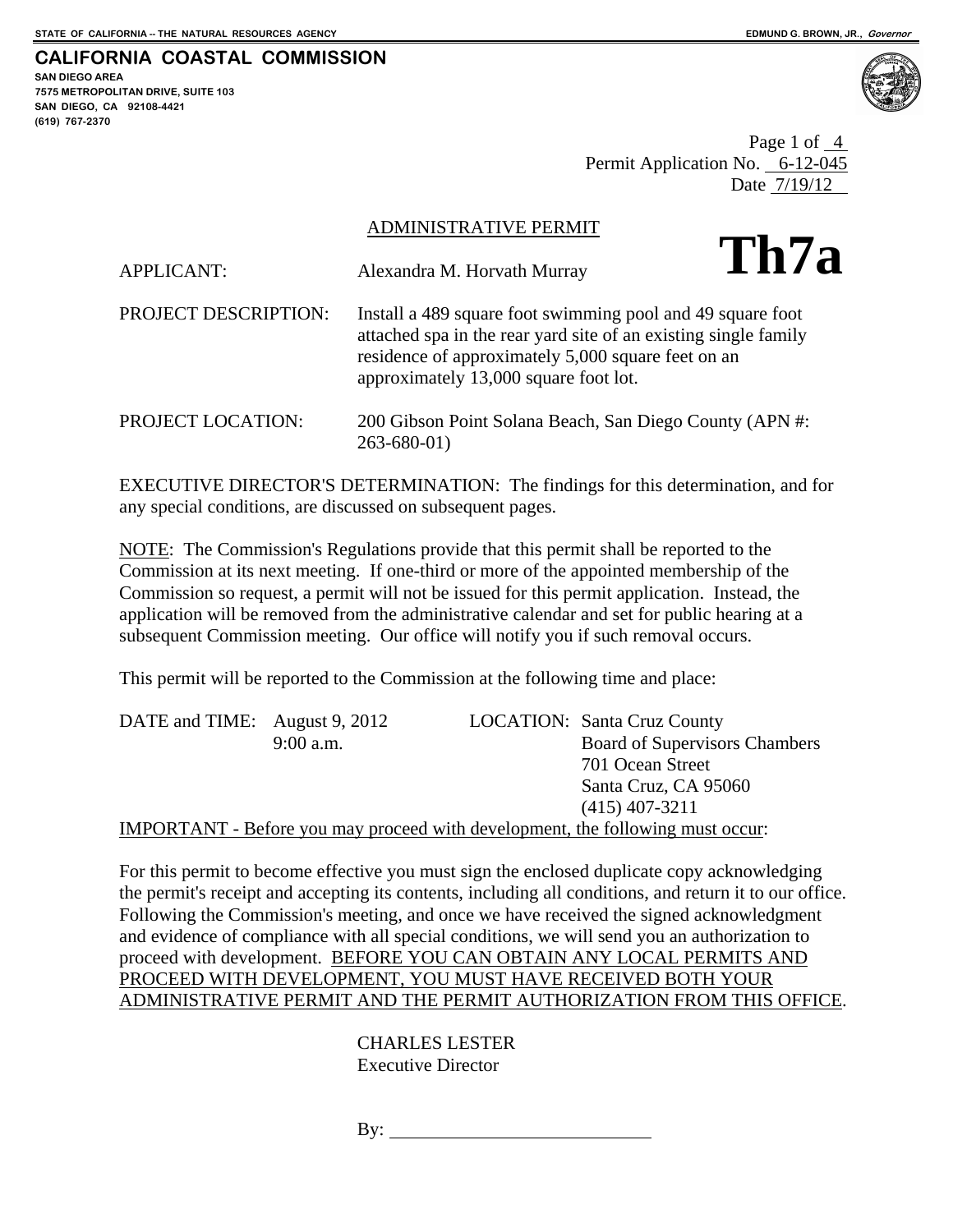## STANDARD CONDITIONS:

- 1. Notice of Receipt and Acknowledgement. The permit is not valid and development shall not commence until a copy of the permit, signed by the permittee or authorized agent, acknowledging receipt of the permit and acceptance of the terms and conditions, is returned to the Commission office.
- 2. Expiration. If development has not commenced, the permit will expire two years from the date on which the Commission voted on the application. Development shall be pursued in a diligent manner and completed in a reasonable period of time. Application for extension of the permit must be made prior to the expiration date.
- 3. Interpretation. Any questions of intent or interpretation of any condition will be resolved by the Executive Director or the Commission.
- 4. Assignment. The permit may be assigned to any qualified person, provided assignee files with the Commission an affidavit accepting all terms and conditions of the permit.
- 5. Terms and Conditions Run with the Land. These terms and conditions shall be perpetual, and it is the intention of the Commission and the permittee to bind all future owners and possessors of the subject property to the terms and conditions.

## EXECUTIVE DIRECTOR'S DETERMINATION (continued):

Pursuant to Public Resources Code Section 30624, the Executive Director hereby determines that the proposed development, subject to Standard and Special Conditions as attached, is in conformity with the provisions of Chapter 3 of the Coastal Act of 1976, will not prejudice the ability of the local government to prepare a Local Coastal Program that is in conformity with the provisions of Chapter 3, and will not have any significant impacts on the environment within the meaning of the California Environmental Quality Act. Any development located between the nearest public road and the sea is in conformity with the public access and public recreation policies of Chapter 3.

The propsed project incolves the construction of a 480 sqaure foot pool and 49 square foot spa in the rear yard of an existing single family residence of approximately 5,000 square feet on an approximately 13,000 square foot lot. The swimming pool and spa have already been constructed in an apparent violation. The project site is located east of Highway 101 at 200 Gibson Point, on the eastern side of North Rios Avenue in the City of Solana Beach and north of Gibson Point, south of and adjacent to San Elijo Lagoon. The project requires a permit because it involves the construction of a significant nonattached structure (below-grade pool/spa) located between the sea (San Elijo Lagoon) and the first coastal roadway. The existing residence is visible from Highway 101, Interstate 5, and from public areas and walking paths along the shoreline and San Elijo Lagoon.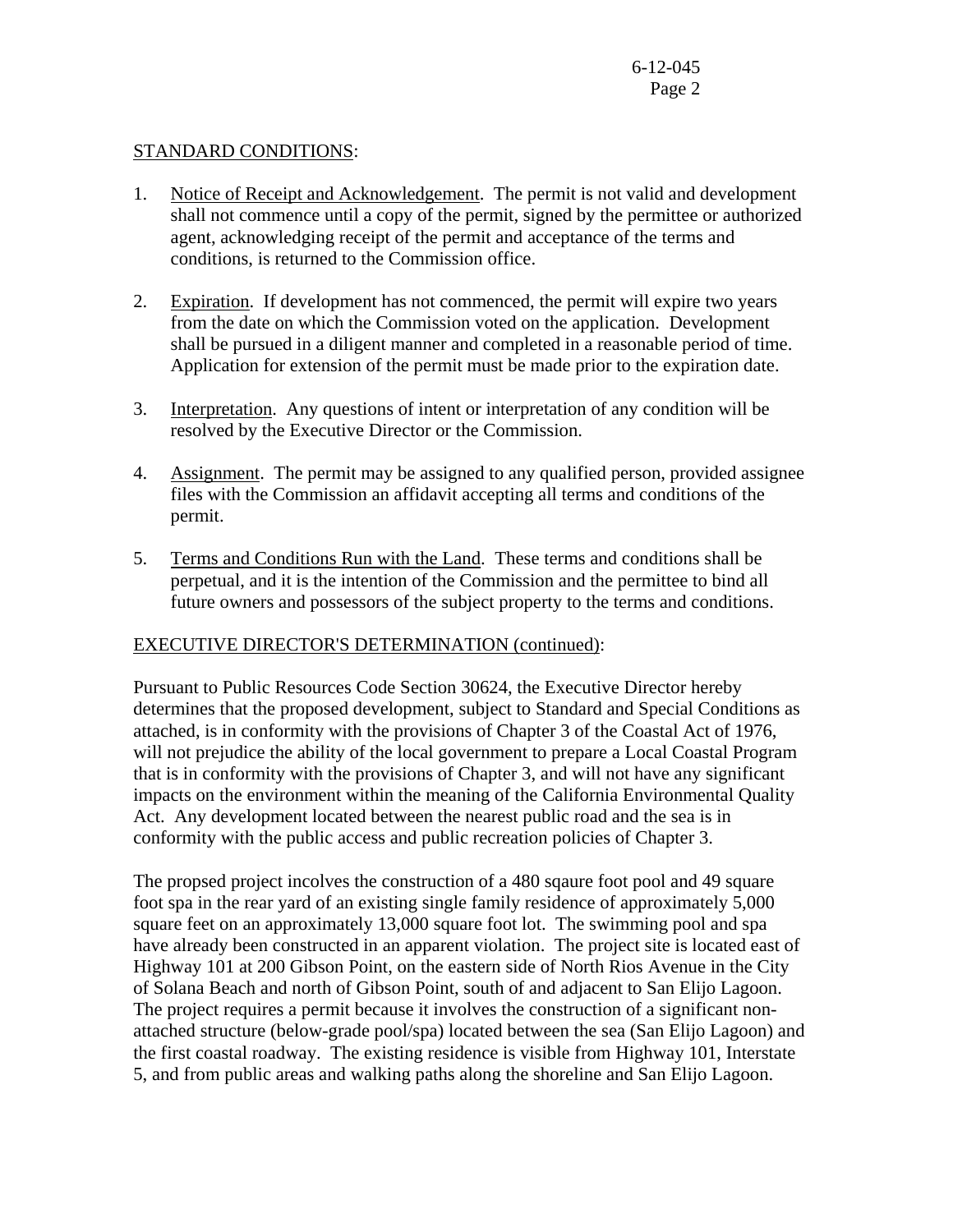The Commission previously approved the sibdivision containing the subject lot as well as construction of the subject single family residence with conditions requiring landscaping. On May 14, 1998, the Commission approved Coastal Development Permit 6-98-001 (Skerrett), permitting the demolition of several existing structures on a 6-acre site, the subdivision of the site into twelve lots, and the construction of nine single-family residences of about 4,000 square feet each. The landscaping condition associated with CDP No. 6-98-001 required the owners to plant one specimen sized tree every 15 feet along the northern perimeter of the property in an effort to help screen views of the residences from Highway 101 and the adjacent San Elijo Lagoon public walking paths. Typically, the Commission requires landscape screening to be provided at a minimum of one tree every 10 feet of lot frontage visible from a scenic area. In this particular case, however, the Commission previously determined in CDP No. 6-98-001 that as long as the proposed trees are of substantial breadth and with a broad, spreading head of 20-30 feet, one tree planted every 15 feet along the subject northern lot frontage would be sufficient to mitigate the visual impact of the development.

Other improvements approved in 6-98-001 include the construction of a private internal street with the subdivision (Gibson Point), sidewalks, widening of the cul-de-sac at the end of North Rios Avenue for fire truck clearance, and providing curbs, gutters, and sidewalks on North Rios Avenue. The project also included an offer to dedicate a 66,700 square foot upland buffer area and portion of a lagoon trail to a public agency. The permit was granted with special conditions including an open space deed restriction over the wetland/buffer area, color and landscaping restrictions, and erosion control and street sweeping requirements.

On January 13, 1999, the Commission approved amendment 6-98-001-A1, amending the original project to include construction of two 15-foot wide, six-foot high wrought iron, earth-tone colored swinging privacy gates across the subdivision's street entrance (Gibson Point) in order to restrict access to residents and their guests. Additionally, guest parking within the subdivision was increased from three spaces to six.

On March 31, 2000, the City of Solana Beach approved construction and installation of the backyard swimming pool and spa that are the subject of this after-the-fact permit. To date, no CDP authorizing the installation of the pool or spa has been granted by the Coastal Commission.

Coastal Act sections 30210 and 30211 provide for maximum public access to coastal resources and prohibit development from interfering with the public's right of access to said coastal resources. As constructed, the below-grade pool/spa does not encroach into the deed-restricted open space that runs along the north of the development. Furthermore, the entrance to the public trail along San Elijo Lagoon that runs north the aforementioned open space area is further north along North Rios Avenue and not impacted by the pool/spa.

Coastal Act policies 30240 and 30251 restrict the alteration of natural landforms and protect sensitive habitats. Section 30230 of the Coastal Act requires that coastal waters